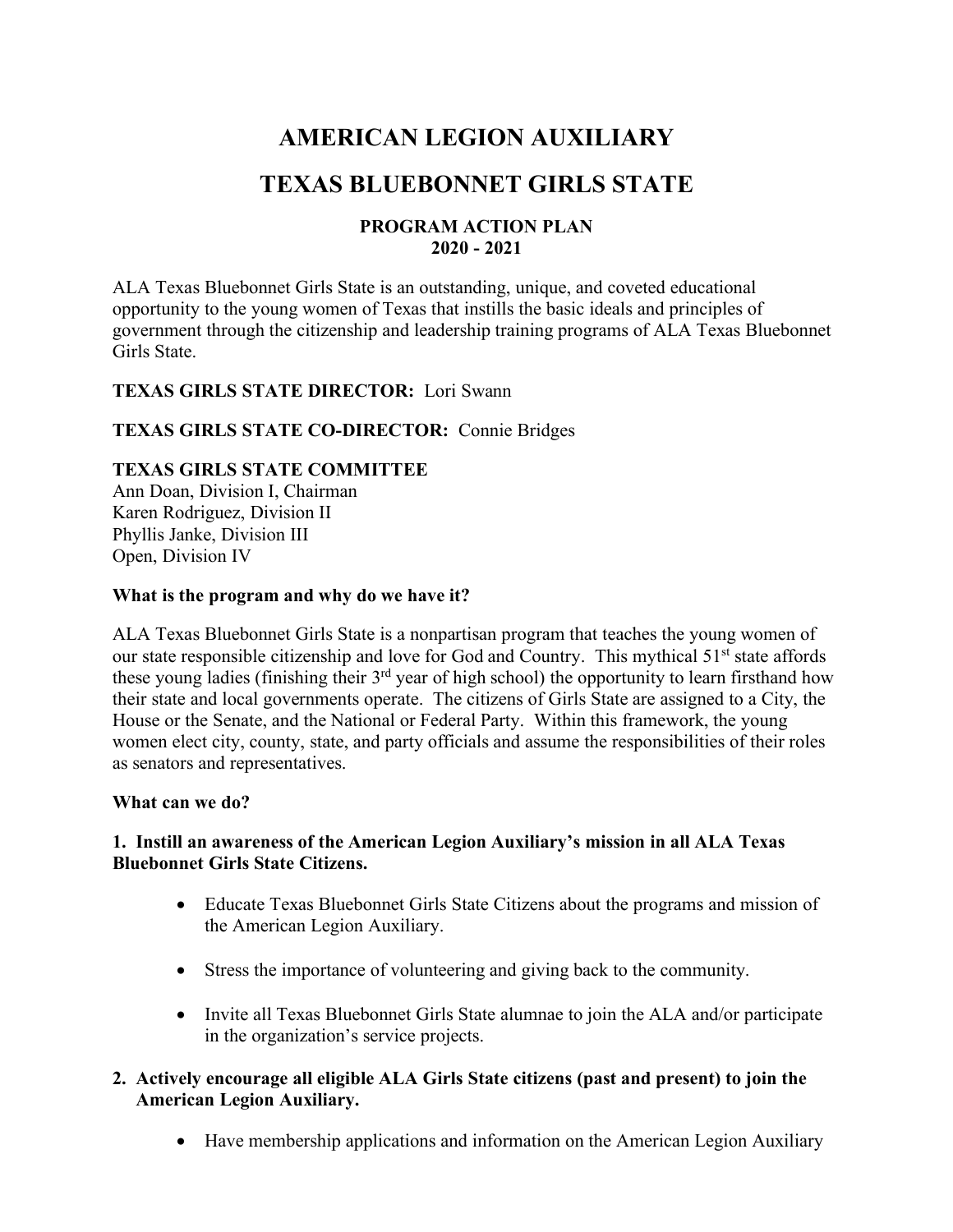available during the ALA Girls State session.

- Invite eligible ALA Girls State citizens and family members to join a unit in their community or our current e-unit.
- A long-time Auxiliary member speaks to our counselors/staff members (during orientation) and our citizens (during the session) showcasing the ALA mission, history, and relevance to current issues affecting our military and their families.
- Promote opportunity and benefits of membership as a resource for volunteerism.

## **3. Increase participation by highlighting college scholarships and funding possibilities for ALA Texas Bluebonnet Girls State.**

## **A. Girls State participation scholarships**

- Solicit donations from veteran, civic, or booster organizations to sponsor ALA Texas Bluebonnet Girls State citizens.
- Ask schools/school districts (public, private, charter, home schools) to provide funds to send young ladies from their educational community to participate in ALA Texas Bluebonnet Girls State.
- Texas has been blessed with Auxiliary members who designate a portion of their estate to the ALA Texas Bluebonnet Girls State Program. Many Auxiliary members' families ask for memorials to the ALA Texas Bluebonnet Girls State program on the death of their loved one.

## **B. College Scholarships**

- Advise ALA Units and Girls State citizens about the Samsung Scholarship opportunity.
- The Cindy Mae Scholarship is awarded to a deserving citizen of ALA Texas Bluebonnet Girls State each year.
- Both scholarship winners are acknowledged in end-of-the-year reports, convention reports, and social media.

## **4. Utilize the internet, social networking sites, and written media to increase awareness and visibility of ALA Texas Bluebonnet Girls State.**

- Maintain the current ALA Texas Bluebonnet Girls State Website (www.girlsstate.org)
- Maintain the current ALA Texas Bluebonnet Girls State Facebook page.
- Maintain the ALA Texas Bluebonnet Girls State Instagram Account.